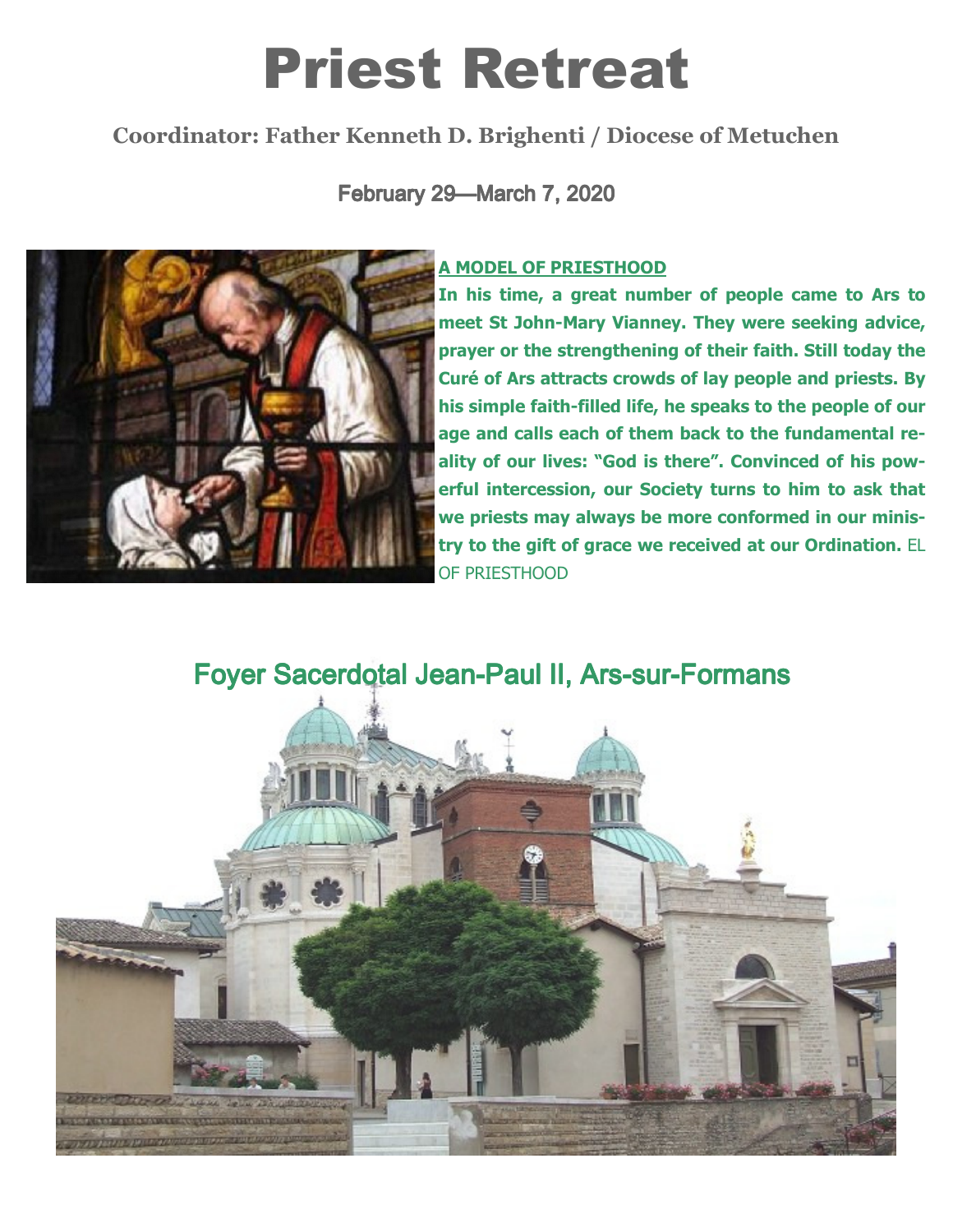# Priest Retreat

Coordinator: Father Kenneth D. Brighenti / Diocese of Metuchen

Fr. Brighenti—frbrighenti@stmagdalen.org 908—782—2922

## February 29—March 7, 2020

# **\$1995. Per person Single Room Accommodations**

# A place of welcome modeled on the welcome which the Curé of Ars gave to his fellow priests



# THE PRIESTS' FOYER

Situated in the place where Pope John Paul II celebrated Mass in 1986, the International Priests' Foyer of the Society of St John-Mary Vianney is a guest house at the service of the priesthood. Run by priests, consecrated persons and lay members of the SJMV; it is open to all priests.

Everyone can feel at home, in its simple and warm environment of prayer, just like the welcome which the Curé of Ars, in his day, gave to his fellow priests. Set up to help priests to make a pilgrimage to Ars, the Foyer also organizes retreats and study sessions. The Foyer welcomes priests and seminarians alone or in groups for times of retreat and renewal.

#### **INCLUDES:**

**Round Trip Economy Air from Newark Liberty International Airport 6 Nights Ars Sur Formans / Foyer Sacerdotal Jean Paul II Breakfast / Lunch / Dinner - Wine with Dinners Round Trip Transfers abroad Breakfast, Lunch and Dinner daily Full Day Visit of Paray Le Monial Full Day Guided visit of Lyon with lunch Transportation by Motor-coach City Hotel Tax** 

#### **EXCLUDES:**

**Transfer to and from Newark International Airport Passport and/or Visa Fees Gratuities to Drivers and Guides Items of a Personal Nature (Laundry, telephone calls, room service, etc)**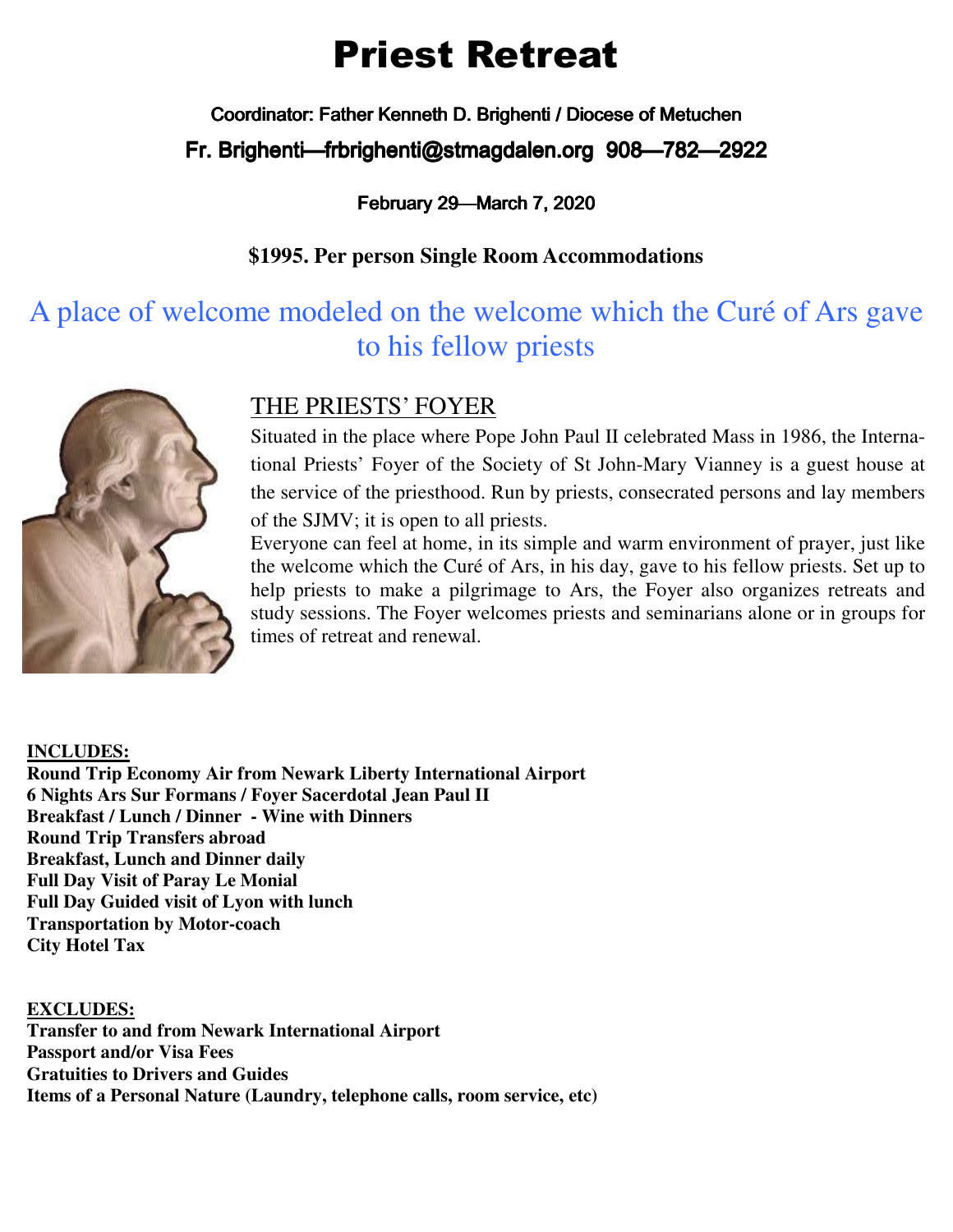# **Thursday, March 5, 2020**

## **Today will be a full day visit to Paray Le Monial;**

#### **The city of Paray-le-Monial itself as a major heritage site to discover:**

Sacred Heart Basilica (XI-XII centuries) is a jewel of Romanesque architecture. It is for this reason we find it represented casting in Paris, in the City of Architecture and Heritage. The cloister (eighteenth century) form with it a Cluniac monastic foreground.

#### **Chapel of the Visitation (17th—19th century) the Chapel of Apparitions**:

As indicated by the inscription on the façade, it is here that the Visitation Margaret Mary received the apparitions of Jesus' Heart from 1673 and 1675, authenticated by his confessor, the Jesuit Father Claude La Colombiere. The chapel of the convent of the Visitation, built in 1633, was rebuilt in 1854 in neo-Romanesque style reminiscent of the decoration of the basilica. She witnessed the largest pilgrimages in France that began in the early summer of 1873 with the arrival of nearly 200,000 pilgrims. Margaret Mary was canonized by Pope Benedict XV in 1920. Today, we can meditate in front of her waxed body.

#### **Chapel La Colombiere (XX c.):**

The Byzantine-style chapel of the simple exterior is enriched in mosaics and stained glass Mauméjean brothers, of carved and painted capitals of Henry Charlier and Stations of the Cross sculpted by René Davoine. The chapel of the Jesuits, whose presence at Paray-le-Monial back to 1619, was built on the occasion of the beatification of Claude La Colombiere (1929). Spiritual director of St. Margaret Mary in 1675 he was canonized in 1992, after the arrival of Pope John Paul II. We can pray before the gilded shrine of the father, made in the north chapel.

Overnight in Ars Sur Formans.

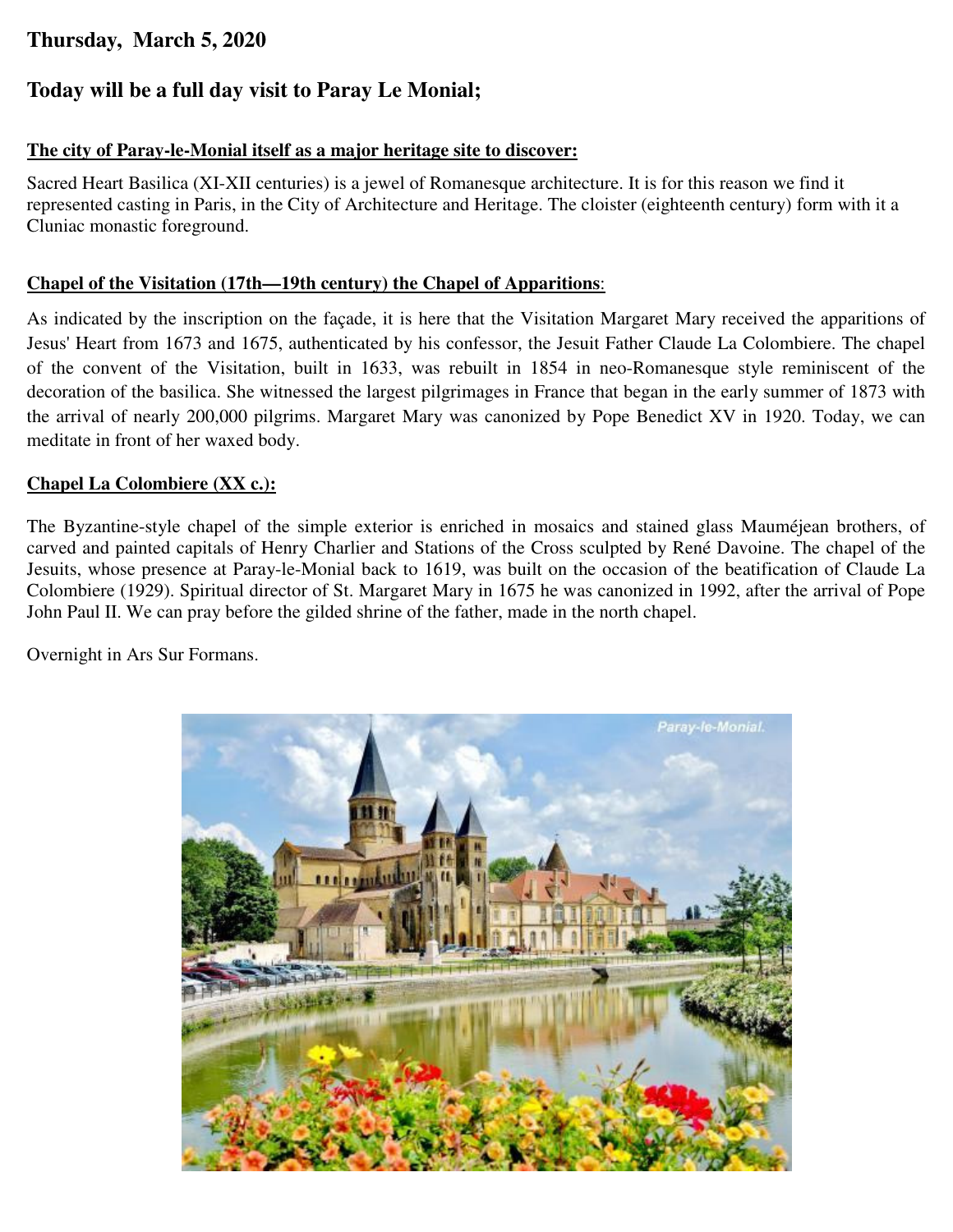#### **Friday, March 6, 2020**

## **Full Day Guided Visit of Lyon:**

2000 year-old Lyon is the culinary capital of France. In fact, many Parisians and visitors travel here on high-speed trains from the French capital to dine in one of the city's many fabulous restaurants. Outstanding museums, a dynamic cultural life, a thriving university and fantastic shopping lend the city a distinctly sophisticated air, while adventurous gourmets can indulge in their wildest gastronomic fantasies.

Set at the confluence of the Rhône and Saône Rivers, Lyons is an intriguing potpourri of ancient and contemporary architecture. Wander the cobblestone lanes of Vieux Lyon, the oldest part of the city, and you'll be taking a trip through time as you stroll past centuries-old shops and boutiques, including some old weaver shops from its renowned silk industry. Vieux Lyon is so historically important that it's on UNESCO's list of World Heritage Sites.

Lyons boasts of its cultural life, evident in its outstanding art museums, as well as its wonderful shopping. The city's heritage goes back to Roman times when it was known as Lugdunum, and was the military and commercial capital of Gaul. Two Roman theaters have been excavated; you can learn more about them and the history of the city at the very good Musée de la Civilisation Gallo-Romaine.

Lunch included and overnight in Ars Sur Formans.



**Saturday, March 7, 2020** 

**Departure Lyon / Newark** 

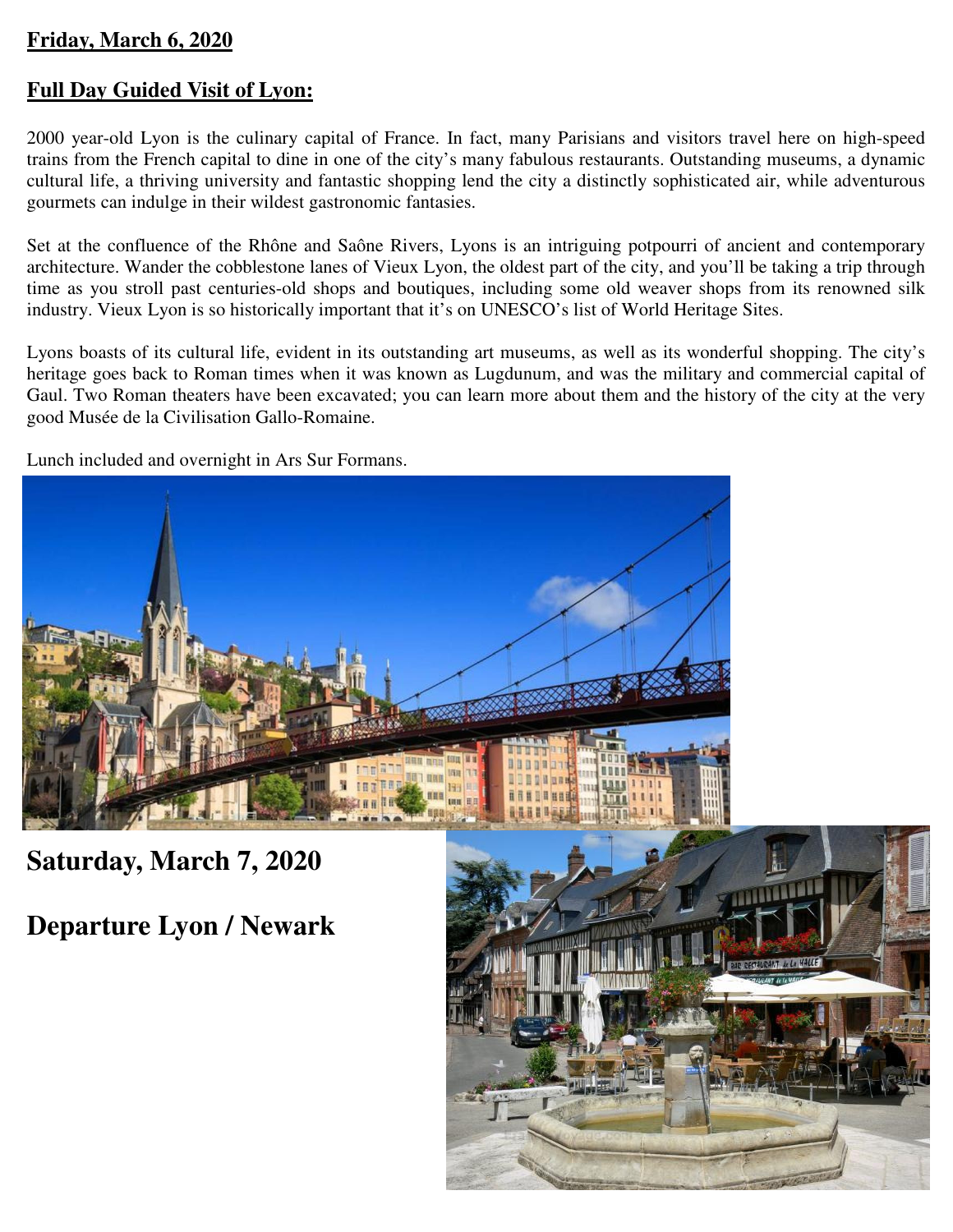## **FOR FURTHER INFO CALL Fratelli & Company Group Travel E-mail — info@fratelliandcompany.com or frbrighenti@stmagdalen.com – tel. or fax (908)766-8994 Air & Land Package - \$1995 per person**

**Price quoted is based on payments made by check or cash only. For credit cards please add 3.50% PLEASE PRINT LEGIBLY** 

**RETURN THIS FORM WITH YOUR DEPOSIT — PLEASE PRINT CLEARLY**

#### **Priest Retreat—February 29—March 7, 2020**

| <b>US CITIZENS</b>       |                                                                                                              |  |
|--------------------------|--------------------------------------------------------------------------------------------------------------|--|
| <b>FOREIGN NATIONALS</b> | Foreign Passport #<br>Expiration Date<br>Expiration Date<br>Alien Registration # (Green Card)<br>Letter Card |  |

**If you DO NOT have a passport at this time, please indicate, then provide to the tour operator/tour organizer with the passport info ASAP.**

**MAKE CHECKS PAYABLE TO: Fratelli & Co. GTC , 26 Pill Hill Road, Bernardsville, NJ 07924 \$500. Per person deposit due with this application Balance in Full Due 60 days prior to departure date: December 29, 2019**

Will you be taking Travel Insurance? It is recommended. Yes\_\_\_\_ / No \_\_\_\_\_ Your travel professional can assist you.

**(Optional) EMERGENCY CONTACT INFO: Please provide 1 or 2 Names and telephone numbers in case of an emergency.** 

| . .          |  |
|--------------|--|
| $\sim$<br>∸. |  |

**(Optional) Do you have any SEVERE FOOD or MEDICATION ALLERGIES:**